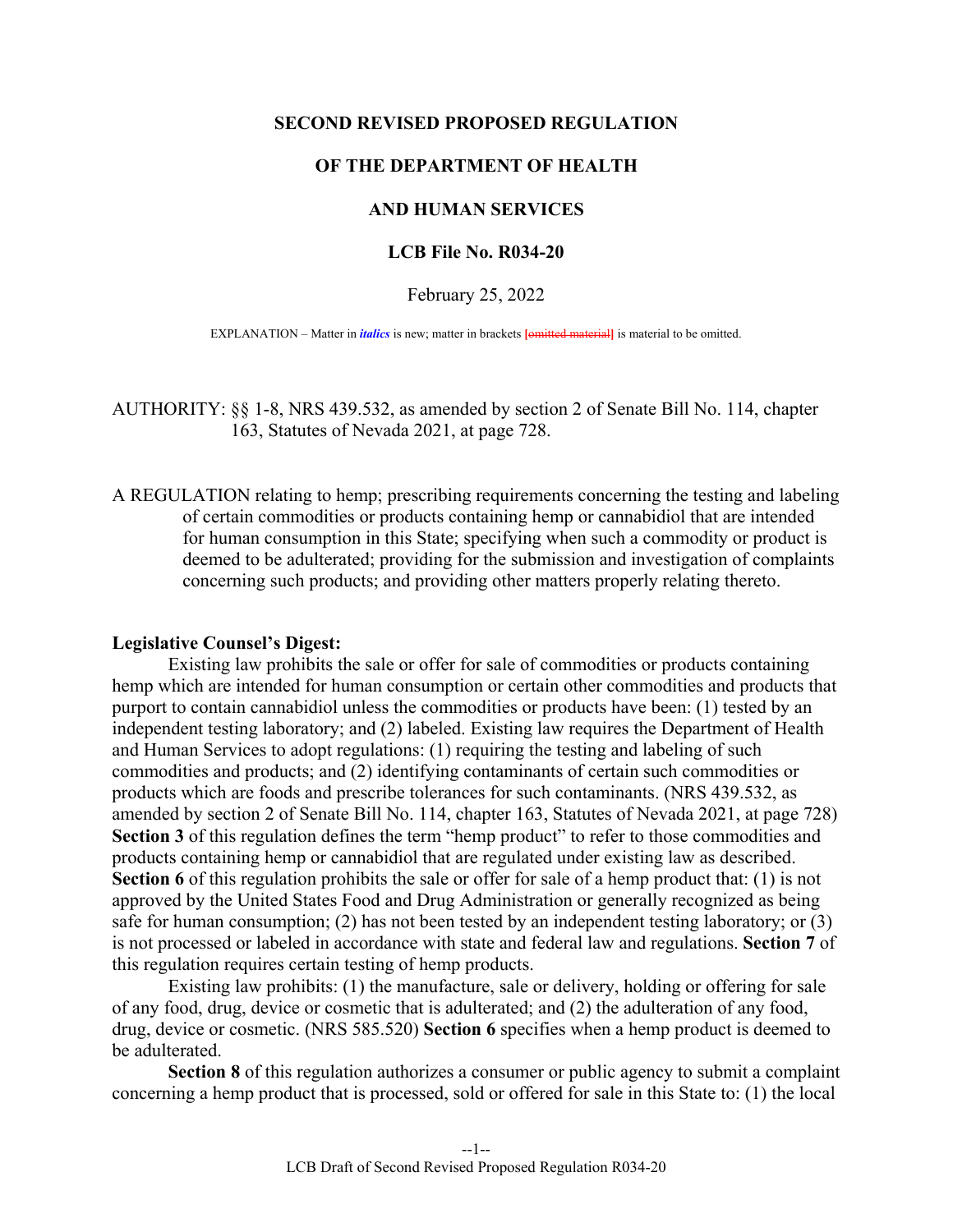health authority, if the hemp product is a food or dietary supplement; or (2) the Commissioner of Food and Drugs, if the hemp product is a drug or cosmetic. **Section 8** also: (1) provides for the investigation of the complaint; and (2) requires the health authority or Commissioner, as applicable, to take certain actions if the complaint is substantiated.

**Section 1.** Chapter 439 of NAC is hereby amended by adding thereto the provisions set forth as sections 2 to 8, inclusive, of this regulation.

 **Sec. 2.** *As used in sections 2 to 8, inclusive, of this regulation, unless the context otherwise requires, the words and terms defined in sections 3, 4 and 5 of this regulation have the meanings ascribed to them in those sections.* 

 **Sec. 3.** *"Hemp product" means a commodity or product containing hemp which is intended for human consumption or any other commodity or product that purports to contain cannabidiol with a THC concentration that does not exceed the maximum THC concentration established by federal law.* 

 **Sec. 4.** *"Process" means to manufacture, store for distribution, package or repackage a hemp product.* 

 **Sec. 5.** *"Processor" means a person or entity who processes a hemp product.* 

 **Sec. 6.** *1. Unless federal law or regulation otherwise requires, a person shall not sell or offer for sale a hemp product that is processed in this State unless the hemp product:* 

 *(a) Has been determined by the United States Food and Drug Administration to be safe or generally recognized as safe for use as an ingredient in food intended for human consumption;* 

 *(b) Has been tested by an independent testing laboratory in accordance with section 7 of this regulation;*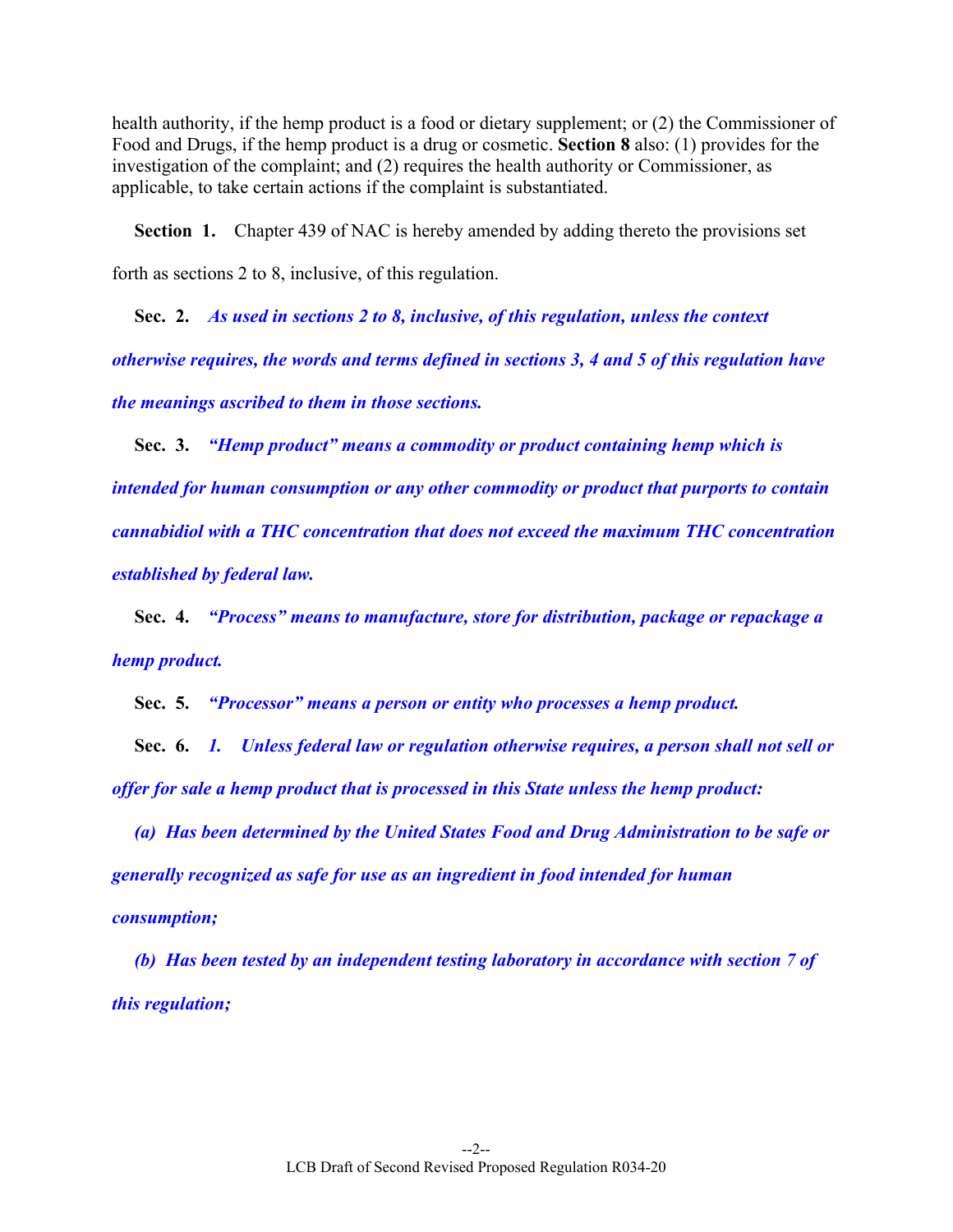*(c) Is processed in accordance with all applicable federal and state laws and regulations, including, without limitation, any applicable provisions of Title 21 of the Code of Federal Regulations; and* 

 *(d) Is labeled in accordance with all applicable federal and state laws and regulations, including, without limitation, any applicable provisions of Title 21 of the Code of Federal Regulations and chapters 446 and 585 of NRS.* 

 *2. A hemp product shall be deemed to be adulterated for the purposes of chapter 585 of NRS if:* 

 *(a) The THC concentration of the hemp product exceeds the maximum THC concentration established by federal law for hemp;* 

 *(b) A pesticide which occurs on the list of pesticides published by the State Department of Agriculture pursuant to NRS 586.550 or is approved for use by the United States Environmental Protection Agency is present in the hemp product at a level which exceeds the level specified by the State Department of Agriculture or Environmental Protection Agency, as applicable;* 

 *(c) A pesticide which does not occur on the list of pesticides published by the State Department of Agriculture pursuant to NRS 586.550 or is not approved for use by the United States Environmental Protection Agency is present in the hemp product; or* 

 *(d) The hemp product meets any other condition for adulteration prescribed by federal or state law or regulations.* 

 **Sec. 7.** *1. A hemp product that is processed, sold or offered for sale in this State must be tested by an independent testing laboratory certified by the Cannabis Compliance Board pursuant to NRS 678B.290 in the same manner as an equivalent marijuana product is*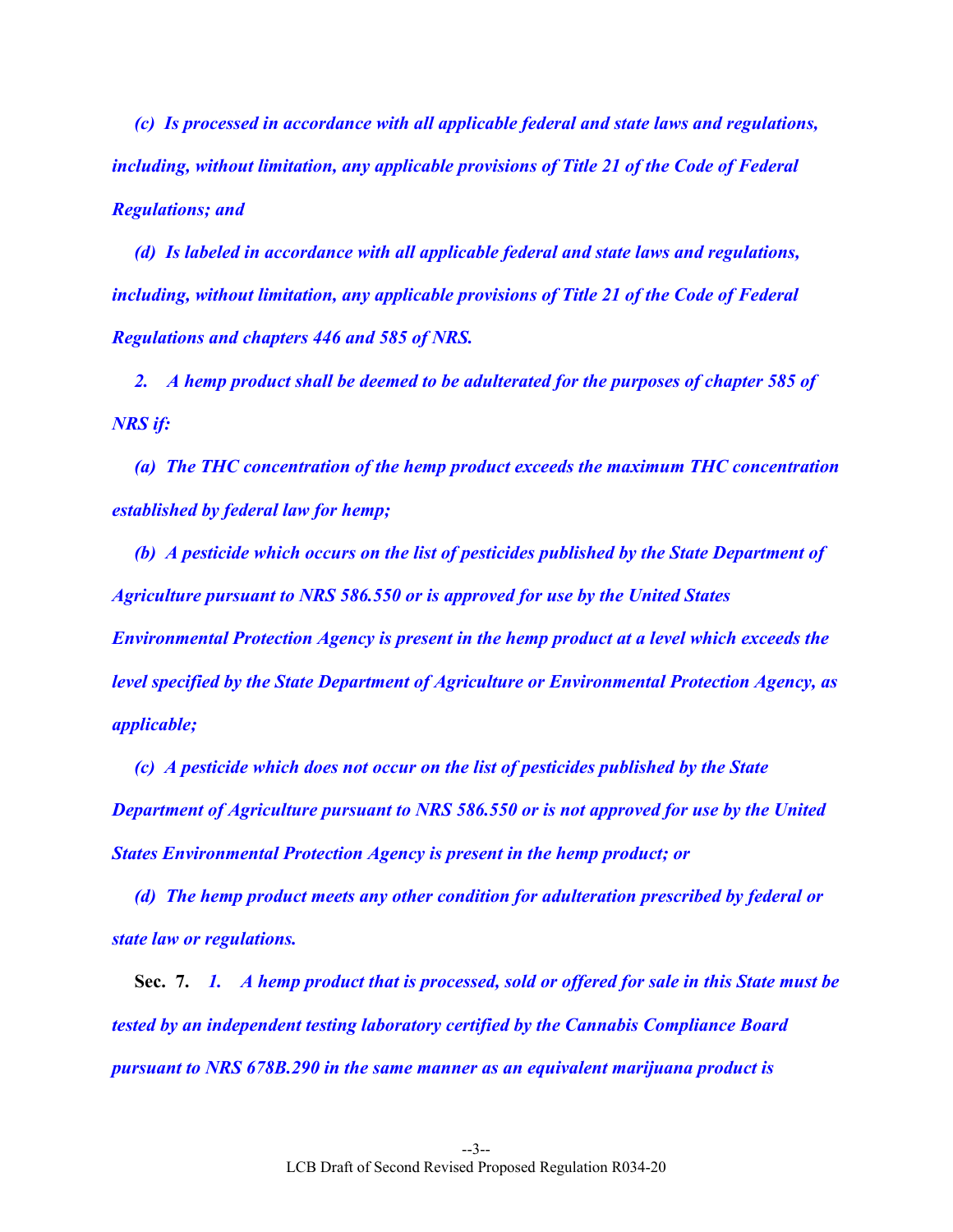*required by the regulations adopted pursuant to NRS 678B.290 to be tested. In addition to any other test required by that section, the testing must include, without limitation, an analysis of:* 

 *(a) The THC content of the hemp product on a dry weight basis; and* 

 *(b) The content of any other cannabinoid or terpenoid that is listed in the ingredients of the product or on the product labeling.* 

 *2. Except as otherwise provided in this section, the homogeneity of the THC content of a hemp product must be verified by testing multiple samples from a single production run. If the THC content of a production run of a hemp product has been verified by an independent testing laboratory pursuant to this section and the recipe of the product has not been changed, the homogeneity of the THC content of an additional production run of the product may be verified by testing a single unit or serving from the production run.* 

 *3. The processor of a hemp product shall:* 

 *(a) Retain the final certificate of analysis containing the results of the testing of the product required by this section for at least 2 years after the date on which the product is sold; and* 

 *(b) Provide the certificate of analysis to the Division upon request.* 

 *4. As used in this section:* 

 *(a) "Cannabinoid" means THC, tetrahydrocannabinolic acid, cannabidiol or cannabidiolic acid.* 

 *(b) "Terpenoid" means alpha-bisabolol, alpha-humulene, alpha-pinene, alphaterpinolene, beta-caryophyllene, beta-myrcene, caryophyllene oxide, limonene or linalool.* 

 **Sec. 8.** *1. A consumer or a public agency may submit to:*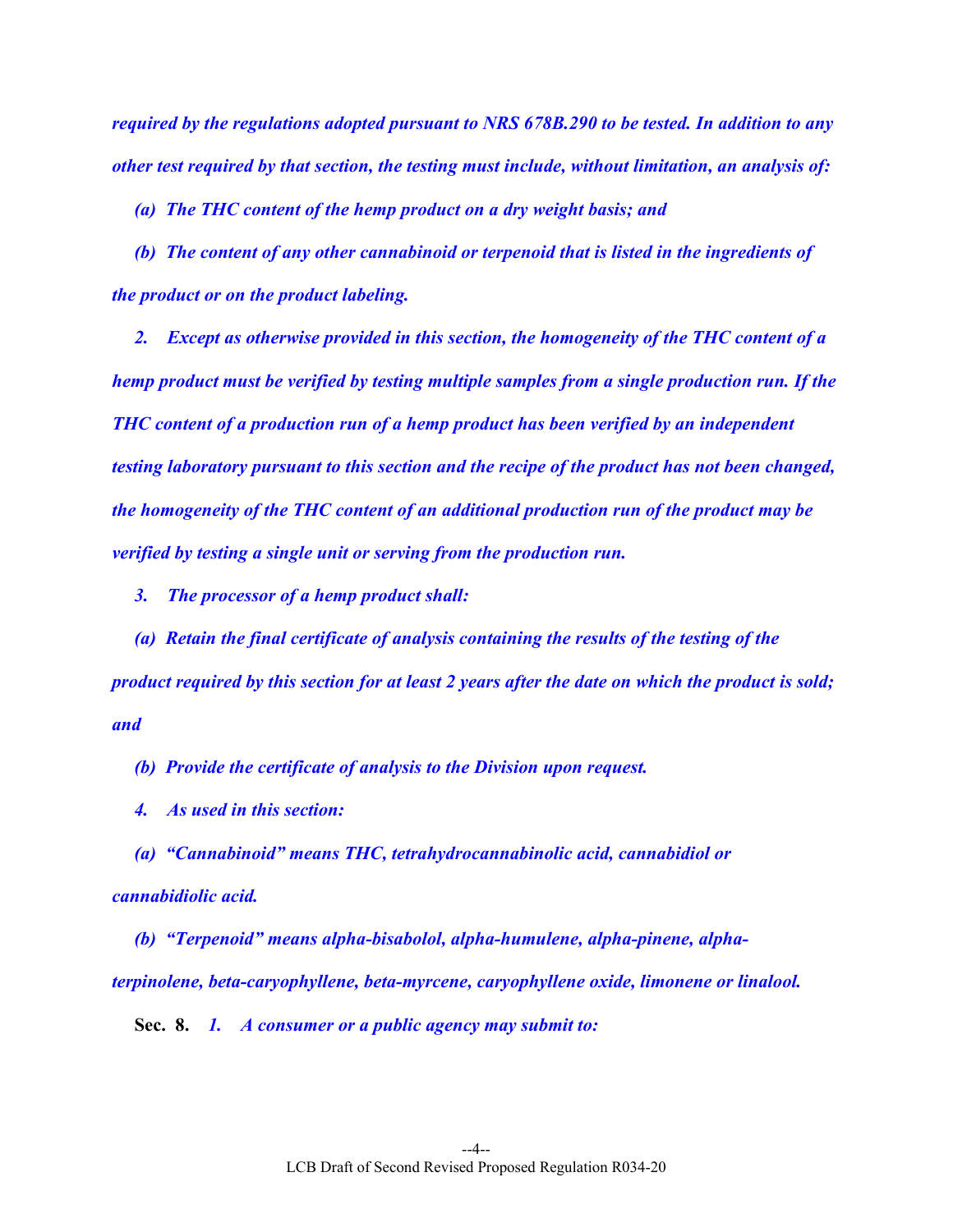*(a) The health authority a complaint alleging that a hemp product that is a food or dietary supplement and is processed, sold or offered for sale in this State does not meet a requirement prescribed by section 6 of this regulation or is adulterated as described in that section.* 

 *(b) The Commissioner a complaint alleging that a hemp product that is a drug or cosmetic and is processed, sold or offered for sale in this State does not meet a requirement prescribed by section 6 of this regulation or is adulterated as described in that section.* 

 *2. The health authority or Commissioner, as applicable, shall investigate a complaint submitted pursuant to subsection 1 to the extent it deems appropriate. An investigation may include, without limitation, requiring the testing of the product in accordance with recognized laboratory standards for testing of the applicable type of hemp product approved by the health authority or Commissioner, as applicable. The processor of the product is responsible for the cost of the testing and may perform the testing itself or cause the testing to be performed by a third party. The processor or third party, whomever performs the test, shall notify the health authority or Commissioner, as applicable, of the results of the testing not later than 24 hours after the completion of the testing.* 

 *3. If a complaint is substantiated, the health authority or Commissioner, as applicable, may:* 

 *(a) Require the processor of the hemp product that is the subject of the complaint to pay the cost of the investigation; and* 

 *(b) Take any action authorized under the applicable provisions of chapter 446 or 585 of NRS.* 

 *4. As used in this section:*